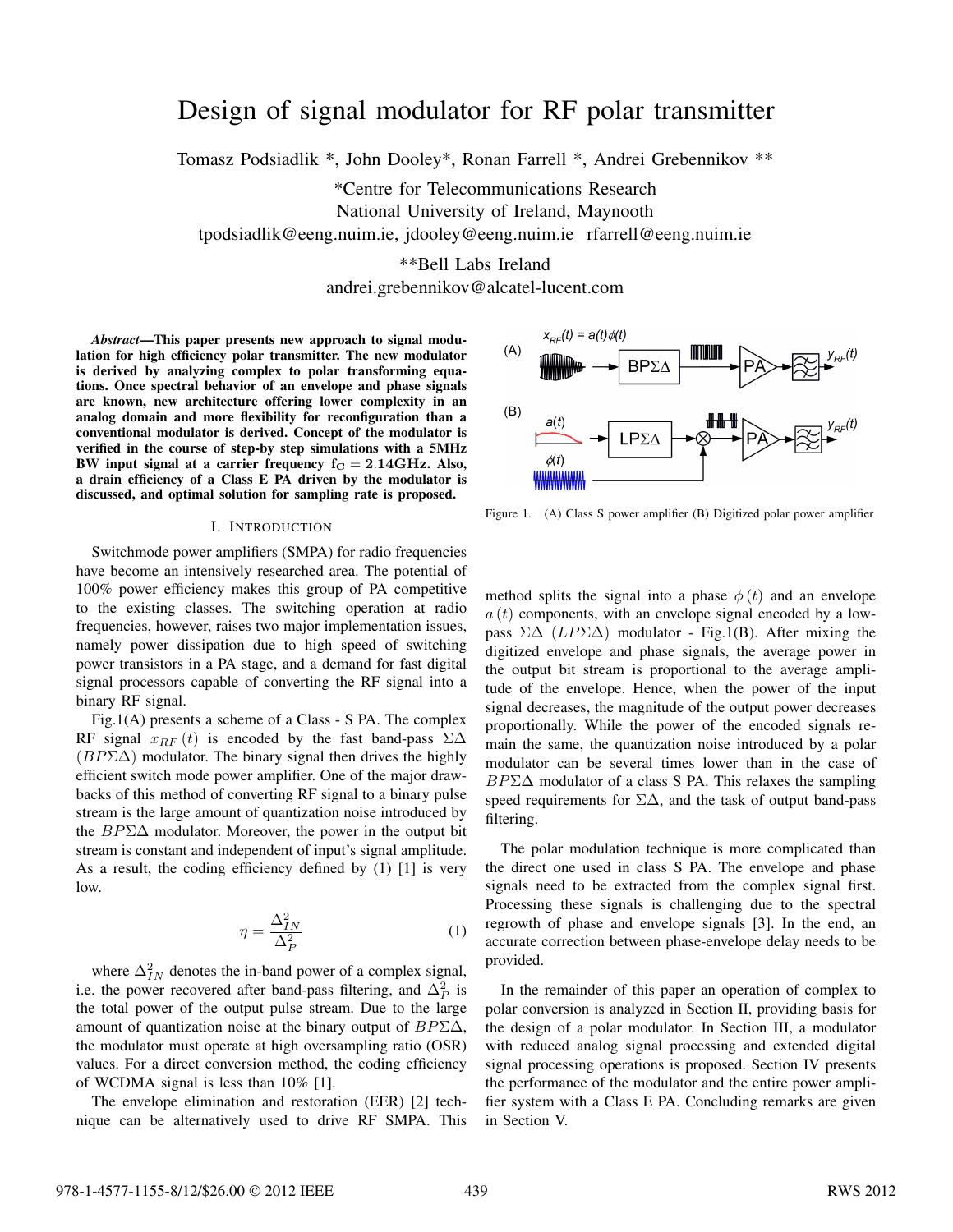

Figure 2. Spectral regrowth of envelope and phase signals

### II. COMPLEX TO POLAR CONVERSION

In a polar transmitter, the complex signal can be expressed as a function of envelope and phase signals,

$$
x_{RF}(t) = I(t)\cos(\omega t) + Q(t)\sin(\omega t) = a(t)\phi(t)
$$
  
where  

$$
\phi(t) = I'(t)\cos(\omega t) + Q'(t)\sin(\omega t)
$$
 (2)

It is not always clearly pointed out that the conversion of an ideally band limited baseband signals, denoted here as *I* (*t*) and  $Q(t)$ , to envelope  $a(t)$  and phase  $\phi(t)$  in the course of performing (3) [4] cause spectral regrowth of the latter. This effect can be observed in Fig.2. The  $|\phi(f)|$ ,  $|A(f)|$  are plotted with the original complex signal  $|X_{RF}(f)|$  for comparison. The frequency has been normalized to the bandwidth of  $X_{RF}(f)$  and, in case of  $|\phi(f)|$  and  $|X_{RF}(f)|$ , carrier offset *f<sup>C</sup>* has been added.

$$
a(t) = \sqrt{I^2(t) + Q^2(t)}, \ I'(t) = \frac{I(t)}{a(t)}, \ Q'(t) = \frac{Q(t)}{a(t)}
$$
\n(3)

Often the error signal introduced by envelope digitizing by Σ∆ or PWM is highlighted as a major concern. Yet, processing both phase and envelope should be accounted for.

Once (3) applied, the envelope signal  $A(f)$ , whose spectrum spreads over wider frequency range than that of the  $X_{RF}$  (*f*) is obtained. Usually a ∑∆ modulator with OSR relative to complex signal in a range of 16, 32 [5] to 260 [6] is used for envelope digitization. The sampling speed of  $\Sigma\Delta$  in an envelope path often plays dominant role in the final SNR performance of a power amplifier, since this is the element that often introduces the largest amount of noise in the system. A second order *LP*Σ∆ modulator having a sampling rate of  $214MHz to 856MHz$  (OSR=21 to 86) has been considered in this paper for digitizing an envelope signal of 5*MHz* BW complex RF input signal *XRF* . This sampling rate assumption takes into account the power amplifier's capacity for amplifying a wide-band spectrum of an input signal.

In a practical case, part of  $\Gamma$  and  $\mathbb{Q}'$  (3) spectrum is limited in a polar modulator due to a finite sampling speed of a digital signal processor, digital to analog converters, and limited passband of a quadrature mixer  $-$  Fig.4(A). This effect of band limiting can be modelled by a band pass filter (BPF) applied to an ideal phase signal  $\Phi(f)$ , having its center frequency equal to carrier  $f_C$ , and cut off frequencies  $f_{coff1}$  and  $f_{coff2}$ . The



Figure 3. Effect of band limiting of a phase signal

passband of a BPF is defined by  $BW_{filter} = f_{coff2} - f_{coff1}$ . This band limited phase signal  $\Phi'(f)$ , can be expressed by a sum of an ideal phase signal  $\Phi(f)$  and a phase error  $\Phi_e(f)$ representing the removed spectral elements (4)

$$
\Phi'(f) = \Phi(f) + \Phi_e(f) \tag{4}
$$

Hence the resulting complex signal given by (2), can be now rewritten in a frequency domain as,

$$
X'_{RF}(f) = A(f) \star [\Phi(f) + \Phi_e(f)] \tag{5}
$$

The phase error  $\Phi_e(f)$  has maxima at the BPF cut off frequencies  $f_{coff1}$ ,  $f_{coff2}$ . After convolving  $\Phi'(f)$  with the envelope signal  $A(f)$  (5), the resulting spectrum of  $X'_{RF}(f)$ will consists of an ideal band limited complex signal  $A(f) \star$  $\Phi(f)$  plus an error  $A(f) \star \Phi_e(f)$ , having its peaks at  $f_{coff1}$ ,  $f_{coff2}$  - Fig.3.

# III. PROPOSED MODULATOR ARCHITECTURE

In a conventional modulation scheme [4], [5], [7] shown in Fig.4(A), a digital signal processor (DSP) performs the I/Q to polar conversion, using CORDIC algorithm. Next, the obtained envelope signal is fed into a *LP*Σ∆ modulator, whose output consists of an envelope and quantization noise denoted as  $q_A(t)$ . The obtained digitized envelope  $a(t)+q_A(t)$ ,  $I'(t)$  and  $Q'(t)$  signals exit the DSP. Phase signal  $\phi(t)$  is obtained by performing an analog quadrature modulation (QM) on *I*'(*t*) and  $Q'(t)$ . After mixing the obtained phase signal  $\phi(t)$  with an envelope signal  $a(t) + q_A(t)$ , the complex envelope output  $x_{RF}(t)$  is created.

The new modulator scheme shown in Fig.4(B) reduces the analog signal processing size in a phase path by moving the quadrature modulation to a digital domain, and by replacing digital to analog converters by digital pair of *LP*Σ∆ modulators followed by a single, analog BPF.

The principle of operation is as follows: the  $\Gamma$ ,  $\overline{Q}$ ' signals are fed into pair of fast, *LP*Σ∆ modulators, where they are converted to binary waveforms. Next outputs from  $\Sigma\Delta$  modulators undergo quadrature modulation in the digital domain according to (6)

$$
QM [n] = (I' [n] + q_1 [n]) \cos [2\pi (f_{QM}/4) n] + (Q' [n] + q_2 [n]) \sin [2\pi (f_{QM}/4) n] \tag{6}
$$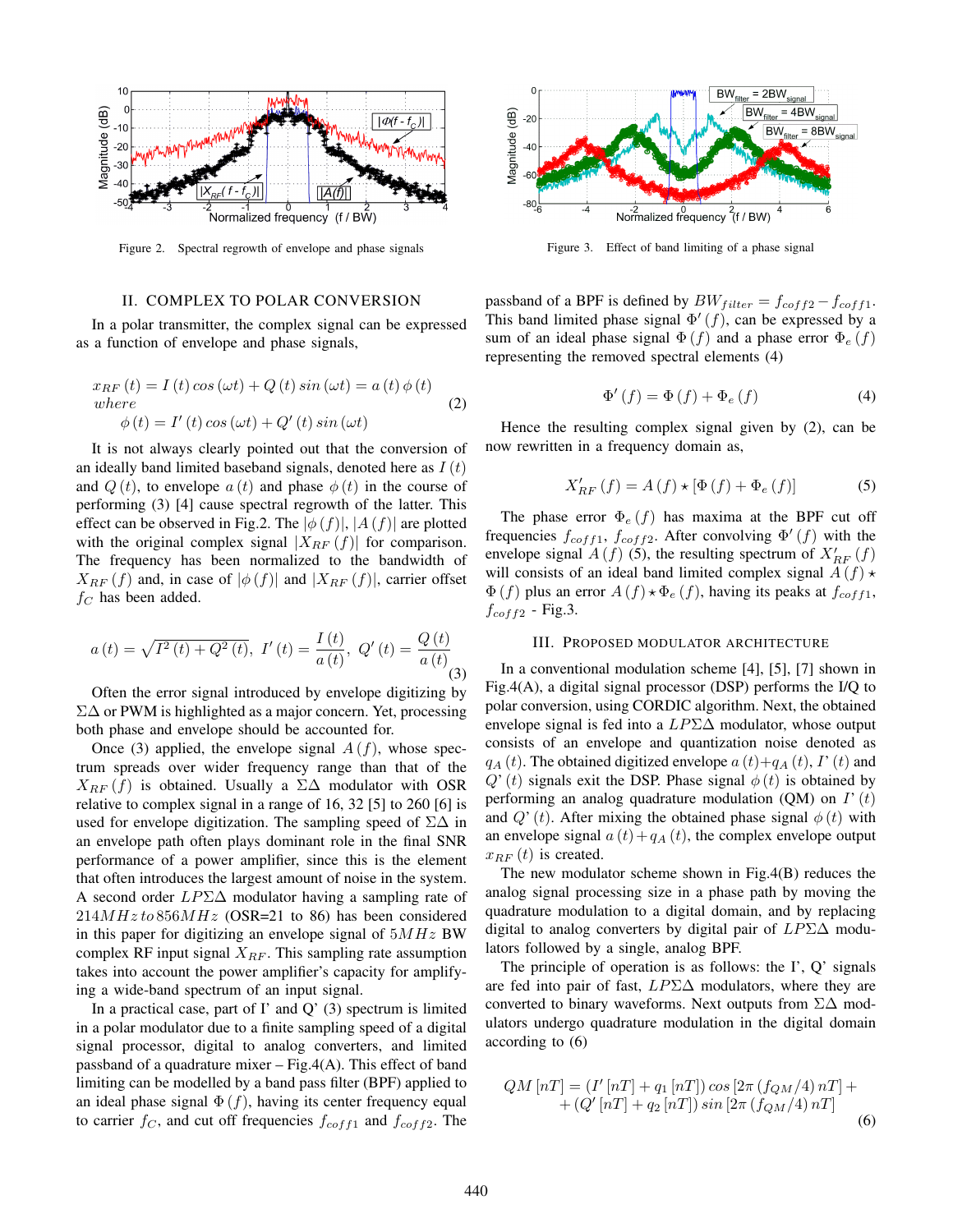

Figure 4. Signal modulator for polar transmitter, (A) Conventional, (B) Proposed

Where  $q_1$ ,  $q_2$  denote quantization noise introduced by  $\Sigma\Delta$ modulators. The output sampling rate of digital quadrature modulator is twice as fast as sampling rate of *LP*Σ∆, with the phase signal being centered at *fQM/*4. The block diagram of the digital signal processor is presented in Fig.5.

Often in a practical case,  $f_{QM}/4 < f_C$ , hence the  $QM$ signal needs to be upconverted and mixed with high frequency waveform. Two possible cases can be considered for the choice of sampling rates in the modulator. They are associated with the utilization of the lower or upper image created by the mixing stage, as shown in Fig.6. Using the lower image is attractive since the signal has strength higher by approximately 4.4dB than that of the upper image. Hence less gain will be required between the modulator's output and a PA in order to drive the transistor into saturation. Yet, it will also require faster sampling rate from the high speed output buffer (HSOB), denoted here as  $f_{HSOB}$ . The output buffer's sampling rate can be determined from (7), depending whether lower - at  $f_1$  or upper, at  $f_2$  image is utilized,

$$
f_{HSOB_1} = 2f_C + f_{\Sigma \Delta - \Phi}
$$
  
\n
$$
f_{HSOB_2} = 2f_C - f_{\Sigma \Delta - \Phi}
$$
\n(7)

where *f*Σ∆*−*<sup>Φ</sup> denotes sampling rate of *LP*Σ∆ modulators in a phase path. E.g. for  $f_C = 2.14GHz$  and  $f_{\Sigma\Delta-\Phi}$ 



Figure 5. DSP operation in the proposed modulator



Figure 6. Output spectrum HSOB produced by digital quadrature modulator followed by mixer

 $856MHz$ , the corresponding sampling rates are  $f_{HSOB_1}$  =  $5.136Gb/s$ ,  $f_{HSOB_2} = 3.424Gb/s$ . With no additional mixer the bit rate of HSOB would have to reach  $f_{HSOB} = 4f_C =$ 8*.*56*Gb/s*, which can be difficult to achieve.

It can be read from Fig.3, that a phase bandwidth at least greater than the complex's signal  $X(f)$  bandwidth needs to be provided. In practice, due to the spectral regrowth, 4 or 8 times wider passband for a phase should be ensured. This can be achieved with a  $\Sigma\Delta$  modulator, operating at an appropriate sampling rate. The simulation result in Fig.7 shows that a first-order  $\Sigma\Delta$  modulator with  $OSR = 21$  $(BW = 5MHz, f_{\Sigma\Delta-\Phi} = 214MHz$  can be sufficient to ensure 20*MHz* (4*BW*) passband for a phase signal. To validate this concept, Fig.8 shows the simulated result of a complete modulator system composed of a second-order Σ∆ modulator at 856*MHz* sampling rate for an envelope signal, and a first order  $\Sigma\Delta$  modulator in a phase path sampled at a rates of 214*MHz,* 428*MHz* and 856*MHz*. The analog BPF in a phase path has a center frequency at  $f_C = 2.14 \, GHz$  and a passband of 20*MHz,* 35*MHz* and 45*MHz* respectively. The system utilizes upper image, hence the output sampling rate in a phase path of 3*.*424*Gb/s* is assumed.

#### IV. SYSTEM PERFORMANCE

After providing compensation for the delay of  $\phi(t)$  due to band pass filtering in a phase path, the output from the mixer is amplified and fed into a class E PA input shown in Fig.9(A). For the PA simulation, the best performing phase signal with  $f_{\Sigma\Delta-\Phi} = 856MHz$  has been chosen. The transistor model in the PA is composed of an input impedance  $Z_{IN}$ , drainto source capacitance *CDS*, saturation resistance *RON* , and *R<sub>OFF</sub>* for simulating the current that flows through the device during its off state. The values for the transistor parameters are close to those given for GaN NPTB00004. The purpose



Figure 7. Phase signal encoded by first order Σ∆ with different sampling rates